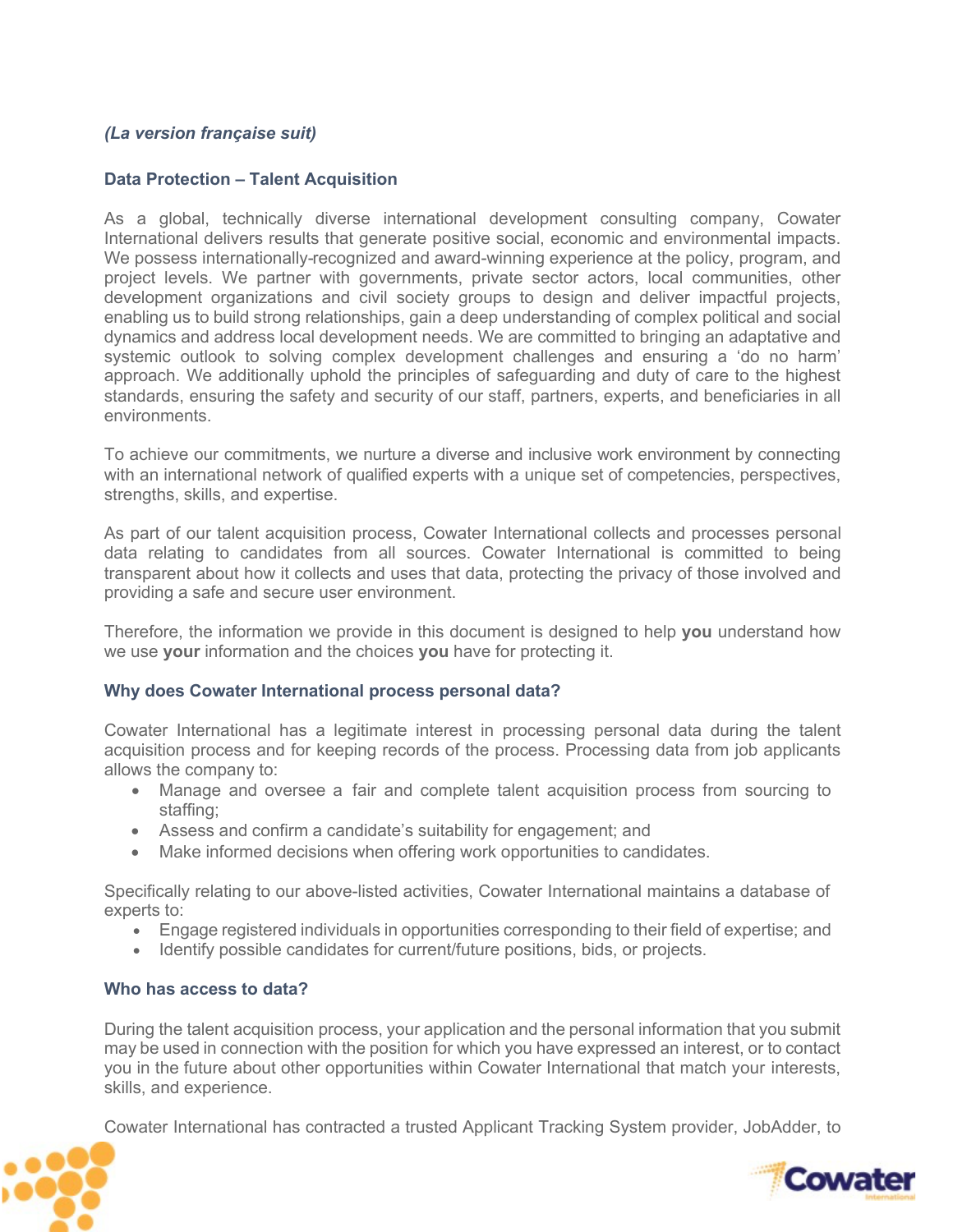provide a conduit to facilitate its online talent acquisition process. At all times, the data accumulated in this platform is under the control of and is owned by Cowater International. JobAdder has agreed to comply with all regulations applicable to the protection of your personal data. JobAdder will additionally not disclose any personal information to any third party.

### **When can you access your data?**

You will have access to the information included in your online profile and will be able to, at any time, provide a new version of your CV and/or make any modifications to your profile.

## **How does Cowater International protect data?**

Cowater International takes the security of your personal data seriously. It has internal policies and controls in place to ensure that your data is not lost, accidentally destroyed, altered, misused or disclosed, and is not accessed except by our staff in the proper performance of their duties. These security measures include the following:

- Provide an individual, secured login to our online platform to ensure only the approved staff can access the information and track activities in the online platform;
- Track "consent" in the online platform to ensure that only users who consented have their personal data retained in the online platform; and
- The data in the online platform is held within a European cloud location and is under the protection of GDPR.

## **How long does Cowater International keep talent acquisition data?**

Your data will be kept in our records until you request that it be removed (see instructions below). However, if you have been engaged (i.e. interviewed) or offered a position/engagement with Cowater International, or partners through Cowater International, your personal data will remain in our records for legal and fiscal purposes as per local and HQ laws and for audit purposes as per the procedures of our Clients.

You can request the removal of your registration and personal data from our database through the link at the bottom of our CareerUpdate Portal (cowaterinternational.careerupdate.com). Once your request is placed, your personal information will immediately be removed from our general candidate roster and will temporarily be placed in a secured inbox for complete deletion within a 30-day timeframe.

#### **What if you do not provide personal data?**

During the application process, we note the mandatory information that must be provided, including a copy of your CV. If you do not provide the minimum information required, the organization may not be able to process your application properly or at all.

## **Privacy Policy Changes**

Cowater International is committed to ensuring the most secure and private operating environment for all users. We review all our policies and practices on a regular basis. Any updatesto this policy are integrated in the present document, accessible our website.

#### **How to contact us:**

If you have any additional questions or concerns regarding the protection or your rights relating to



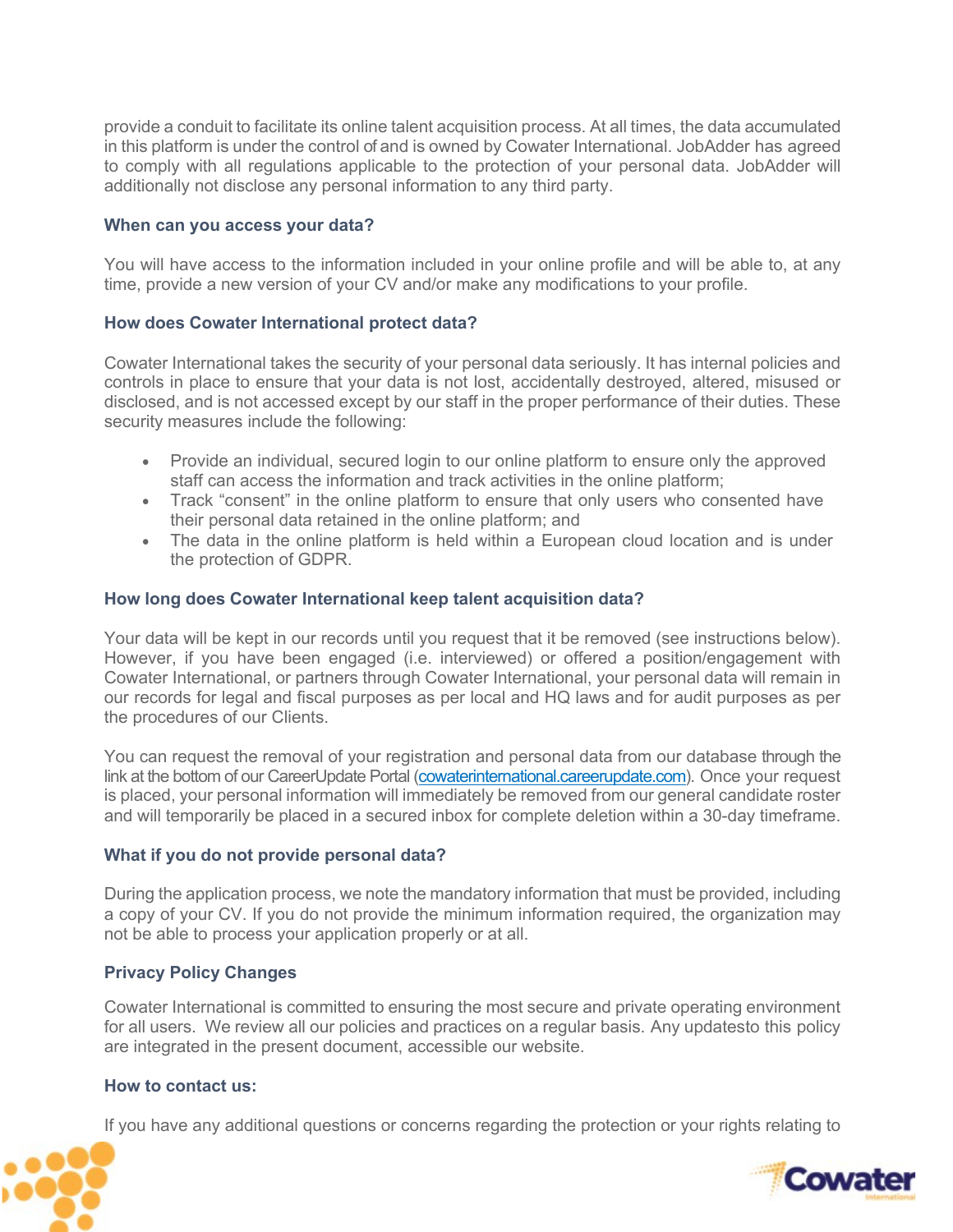personal data, or to any other processes, policies, and practices at Cowater International as they relate to talent acquisition, do not hesitate to contact **careers@cowater.com**. You may also complete a submission form under "whistleblower" on our website to submit a formal complaint.



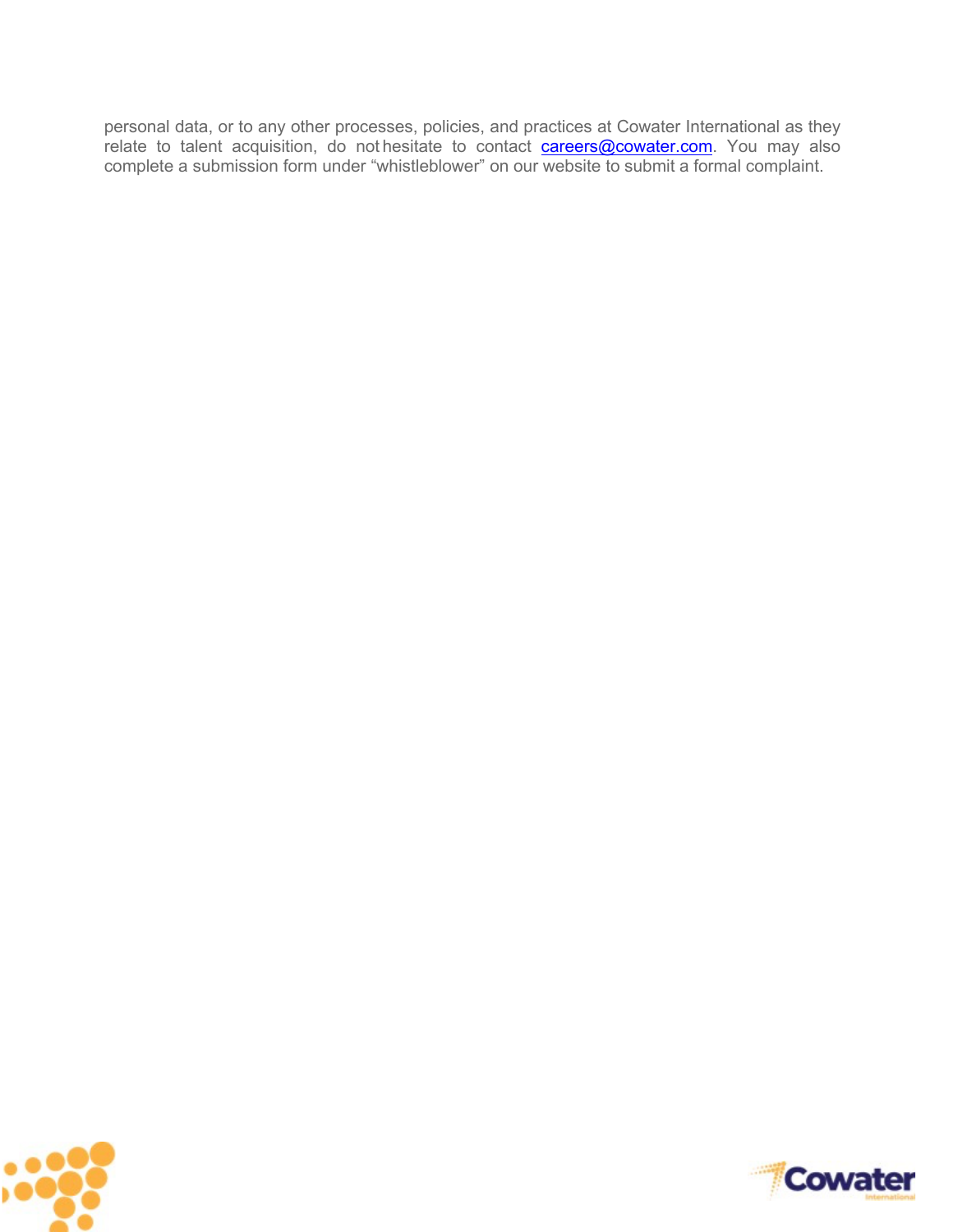# **Protection des données - Acquisition de talents**

En tant que société de conseil en développement international ayant une expertise technique diversifiée, Cowater International produit des résultats qui génèrent des impacts sociaux, économiques et environnementaux positifs. Nous possédons une expérience reconnue globalement et primée au niveau des politiques, des programmes et des projets. Nous travaillons en partenariat avec les gouvernements, les sociétés privées, les communautés locales, autres organisations de développement, ainsi qu'avec la société civile pour concevoir et réaliser des projets à grand impact. Ceci nous permet d'établir des relations solides, d'acquérir une compréhension approfondie des dynamiques politiques et sociales complexes et de répondre aux besoins de développement locaux. Nous nous engageons à apporter une perspective adaptative et systémique à la résolution des défis complexes du développement et à garantir une approche basée sur le principe de l'innocuité.

Nous honorons en tout temps les principes de sauvegarde et notre devoir de diligence selon les normes les plus élevées, en assurant la sécurité de notre personnel, de nos partenaires, de nos experts et de nos bénéficiaires dans tous les environnements.

Pour respecter nos engagements, nous cultivons un environnement qui encourage la diversité et l'inclusion en nous associant à un réseau international d'experts qualifiés, possédant un éventail unique de compétences, de perspectives, d'aptitudes et de forces.

Dans le cadre de notre processus d'acquisition de talents, Cowater International recueille et traite des données personnelles relatives aux candidats provenant de diverses sources. Cowater International s'engage à être transparent quant à la façon dont nous rassemblons et utilisons les données, à protéger la vie privée des personnes concernées et à fournir un environnement d'usagers sûr et sécurisé.

Par conséquent, les informations que nous fournissons dans ce document sont conçues pour vous aider à comprendre comment nous utilisons vos informations et les choix que vous avez pour les protéger.

## **Pourquoi Cowater International traite-t-elle des données personnelles?**

Cowater International a un intérêt légitime à traiter les données personnelles au cours du processus d'acquisition de talents et à conserver un registre de ce processus. Le traitement des données des candidats à un emploi permet à l'entreprise de :

- Gérer et superviser un processus d'acquisition de talents complets et équitable, de la recherche de candidats à la dotation du personnel;
- Évaluer et confirmer l'aptitude d'un candidat à l'embauche; et
- Prendre des décisions éclairées lorsque nous offrons des opportunités d'emploi aux candidats.

En ce qui concerne plus particulièrement les activités énumérées ci-dessus, Cowater International tient une base de données d'experts pour:

- Engager les candidats inscrits sur notre plateforme lorsqu'une opportunité d'emploi correspond à leur domaine d'expertise; et
- Identifier des candidats potentiels pour des postes, des offres ou des projets actuels ou futurs.



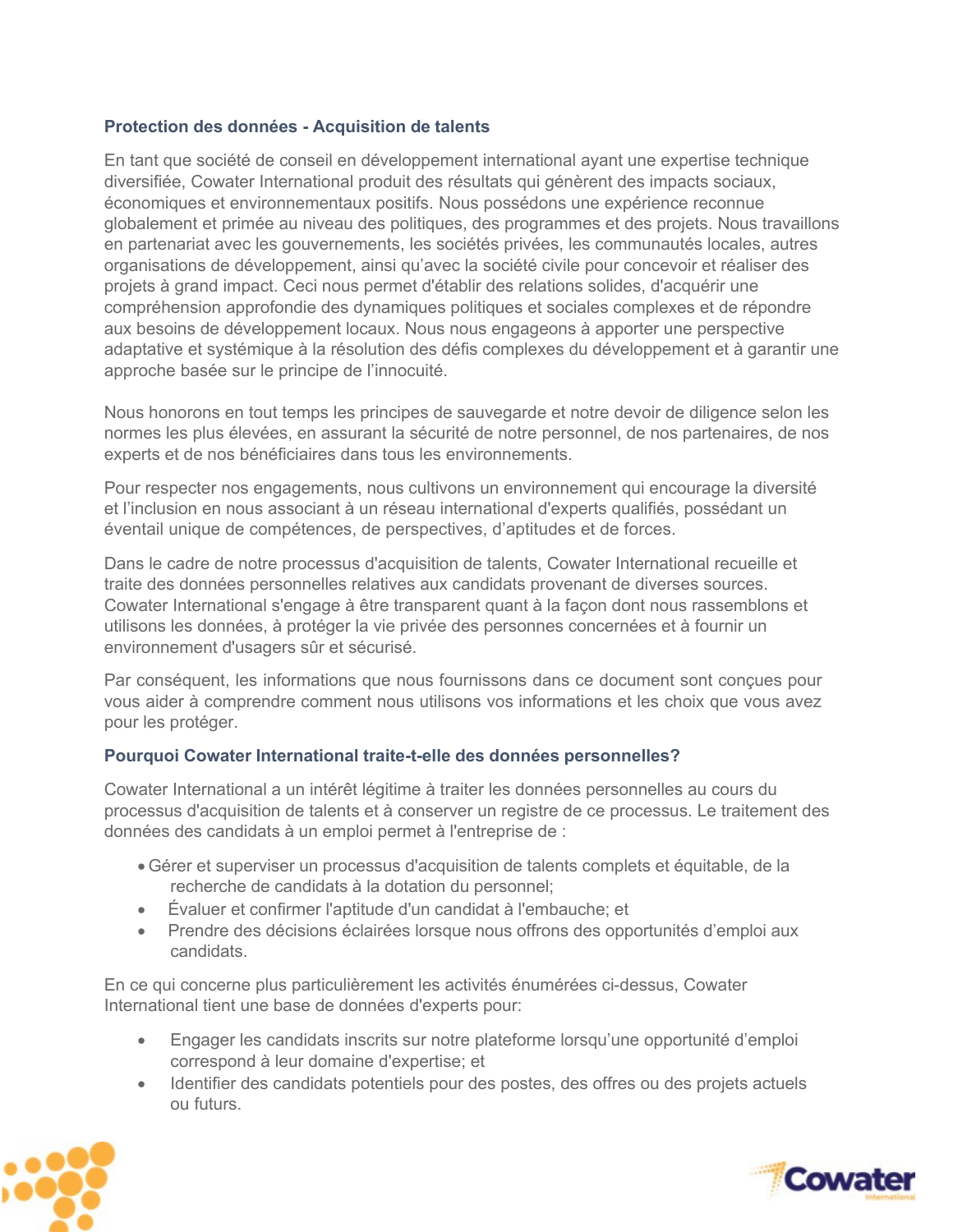# **Qui a accès aux données?**

Au cours du processus de recherche des talents, Cowater International peut utiliser vos informations personnelles en relation avec le poste pour lequel vous avez exprimé un intérêt, ou afin de vous contacter à l'avenir au sujet d'autres opportunités au sein de l'organisation correspondant à vos intérêts, vos compétences et votre expérience.

Cowater International a fait appel à un fournisseur de confiance de systèmes de suivi des candidats, JobAdder, pour faciliter son processus d'acquisition de talents en ligne. À tout moment, les données accumulées dans cette plateforme sont sous le contrôle et la propriété de Cowater International. JobAdder a accepté de se conformer à toutes les réglementations applicables à la protection de vos données personnelles. En outre, JobAdder ne divulguera aucune information personnelle à un tiers.

## **Quand pouvez-vous accéder à vos données?**

Vous aurez accès aux informations figurant dans votre profil en ligne et pourrez, à tout moment, fournir une nouvelle version de votre CV et/ou apporter toute modification à votre profil.

## **Comment Cowater International protège-t-elle les données?**

Cowater International prend au sérieux la sécurité de vos données personnelles. Elle a mis en place des politiques et des contrôles internes pour s'assurer que vos données ne soient pas perdues, accidentellement détruites, modifiées, mal utilisées ou divulguées, et afin de s'assurer que notre personnel n'y accède que dans le cadre de l'exercice de ses fonctions. Ces mesures de sécurité comprennent les éléments suivants:

- Fournir une connexion individuelle et sécurisée à notre portail en ligne pour garantir que seul le personnel autorisé puisse avoir accès aux informations et suivre les activités de la plateforme en ligne;
- Assurer le suivi du "consentement" en ligne afin de garantir que seuls les utilisateurs ayant donné leur consentement retrouvent leurs données personnelles conservées au sein du portail en ligne ;
- Les données du portail en ligne sont conservées dans un nuage européen et sont sous la protection du Règlement général sur la protection des données (RGPD).

## **Combien de temps Cowater International conserve-t-elle les données relatives à l'acquisition de talents?**

Vos données seront conservées dans nos dossiers pendant au moins cinq (5) ans à compter de votre dernière mise à jour. Toutefois, si vous avez été solicité(e) (c'est-à-dire interviewé(e)) ou si on vous a offert un poste/une mission chez Cowater International, ou des partenaires par l'intermédiaire de Cowater International, vos données personnelles resteront dans nos dossiers à des fins juridiques et fiscales conformément aux lois locales et du siège social et à des fins d'audit conformément aux procédures de nos clients.

Vous pouvez demander la suppression de votre inscription et de vos données personnelles de notre base de données via le lien au bas de la page de CareerUpdatePortal (cowaterinternational.careerupdate.com). Une fois votre demande soumise, votre information personnelle sera immédiatement retirée de notre base de données de candidats et sera temporairement placée dans une boîte sécurisée dont les données seront effacées à l'intérieur